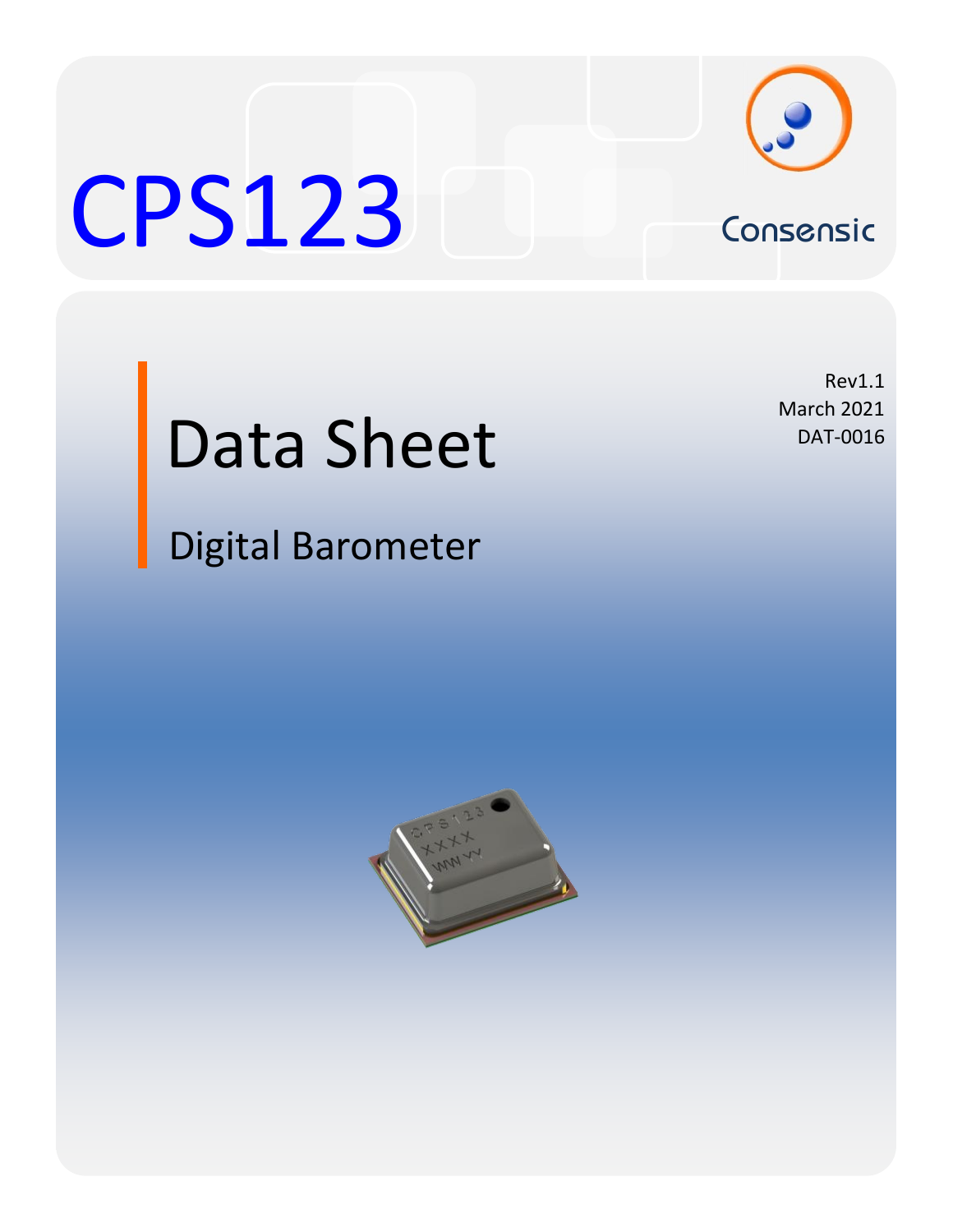# CPS123 Digital Barometer



### Water Resistant **Overview**

The CPS123 SIP (System-in-a-Package) solution comprises of a resistive bridge type pressure sensor and a 24-bit ADC for high resolution and accurate pressure measurements. The fully calibrated pressure and temperature compensated digital output makes the CPS123 solution simple to use. The ADC comprise of an internal calibration logic that provides accurate pressure and temperature measurements to the application via the I²C interface. There is no need to separately download internal calibration coefficients and have the host micro-controller conduct complicated compensation calculations.

# **Applications**

- Altimeters
- Portable and Stationary Barometers
- Weather Stations
- GPS Applications
- Hard Disk Drives(HDD)
- Industrial Equipment
- Air Control Systems
- Vacuum Systems

# **Benefits**

- Low Power Consumption. Excellent for Battery and Other Low-Power Applications
- External Clock not Required
- High Resistance to Sensing Media

# **Features**

- Factory Calibrated Pressure and Temperature Sensor
- Supply Voltage: 2V to 5.5V
- Current Consumption: <5uA
- Sleep State Current: <200nA (25°C)
- Operating Temperature Range: -40°C to +85°C
- Pressure Accuracy: <±0.2kPa (<±2.0mbar) @ 25°C
- Temperature Accuracy: ±1.0°C
- Altitude Resolution Better Than 1.0 meter (50cm) in Active Mode

# **Interfaces**

I²C TM\* Compatible (≤400kHz)

# **Physical Characteristics**

- Small Form Factor, 2.5 x 2 x 1mm (w x l x h)
- LGA Package, 8 Lead
- Top Side Sensing Port

\*I<sup>2</sup>C <sup>TM</sup> is a registered trademark of NXP

Compliar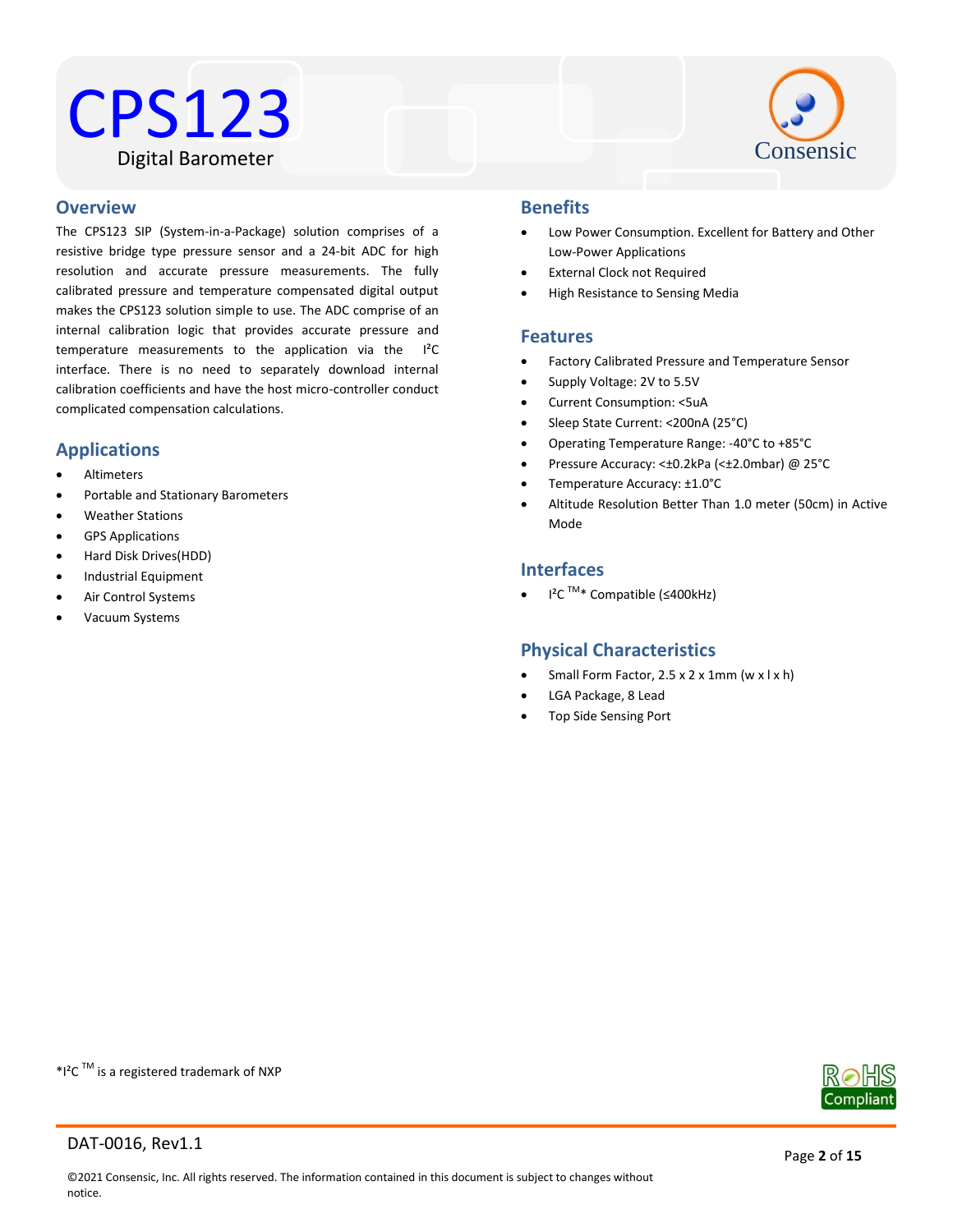



# **CPS123 BLOCK DIAGRAM**



# <span id="page-2-0"></span>**TABLE 1: ORDERING INFORMATION**

| <b>PART NUMBER</b>                                                                                                                         | <b>OUTPUT MODE</b>                                                                                                                                                                             | <b>OPERATION</b><br><b>MODE</b> | <b>PACKAGE</b>                                                                                                            |
|--------------------------------------------------------------------------------------------------------------------------------------------|------------------------------------------------------------------------------------------------------------------------------------------------------------------------------------------------|---------------------------------|---------------------------------------------------------------------------------------------------------------------------|
| CPS123                                                                                                                                     | ľС                                                                                                                                                                                             | Sleep                           | 8-Lead LGA                                                                                                                |
| <b>SALES and CONTACT INFORMATION</b>                                                                                                       | sales@consensic.com                                                                                                                                                                            |                                 |                                                                                                                           |
|                                                                                                                                            |                                                                                                                                                                                                |                                 | www.consensic.com                                                                                                         |
| <b>United States</b><br>Consensic, Inc.<br>1900 Powell Street, Suite<br>600<br>Emeryville California,<br>94608, USA<br>Ph: +1 510.588.8735 | China<br>Wuxi Consensic Electronics Co., Ltd.<br>No.86, Dicui Road, B5 Building,<br>Fourth Floor, Room 401,<br>Wuxi, Jiangsu Province, 214072<br>Ph: +86 510.85122279<br>Fax: +86 510.85122259 |                                 | 无锡康森斯克电子科技有限公司<br>无锡市滨湖区滴翠路 86 号太湖智谷科技园<br>北门 B5 栋 4 楼 401 室<br>邮编 214072<br>电话: +86 510.85122279<br>传真: +86 510.85122259 |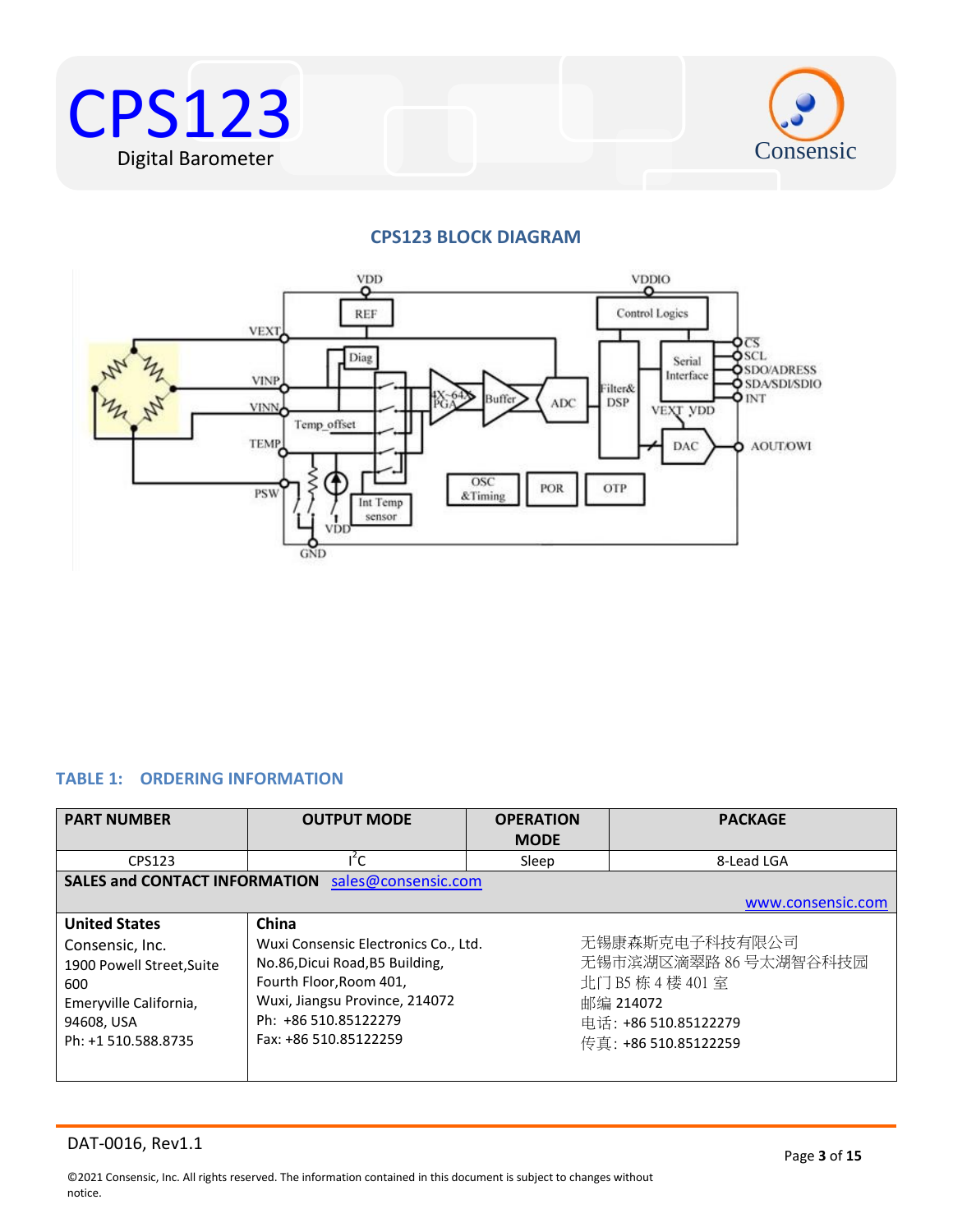



# **CONTENTS**

| $\mathbf{1}$   |     |  |
|----------------|-----|--|
|                | 1.1 |  |
|                | 1.2 |  |
|                | 1.3 |  |
| $\overline{2}$ |     |  |
| $\overline{3}$ |     |  |
|                | 3.1 |  |
|                |     |  |
| $\overline{4}$ |     |  |
|                | 4.1 |  |
|                | 4.2 |  |
| 5.             |     |  |
|                | 5.1 |  |
|                | 5.2 |  |
| 6              |     |  |
| $\overline{7}$ |     |  |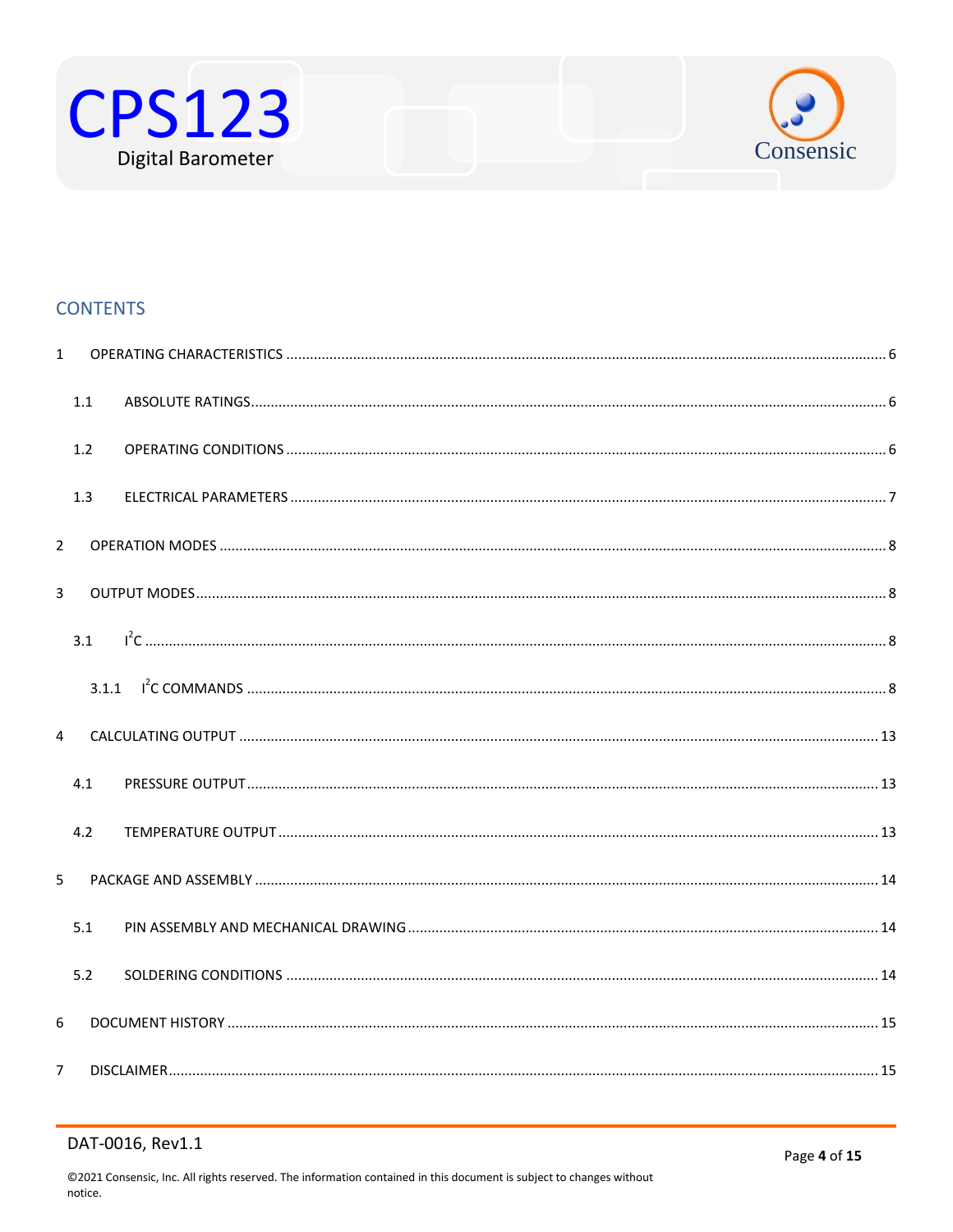



# LIST OF TABLES

| TABLE 1:           | ORDERING INFORMATION. |  |
|--------------------|-----------------------|--|
| TARI F $2^{\cdot}$ | <b>I'C COMMANDS</b>   |  |

# LIST OF FIGURES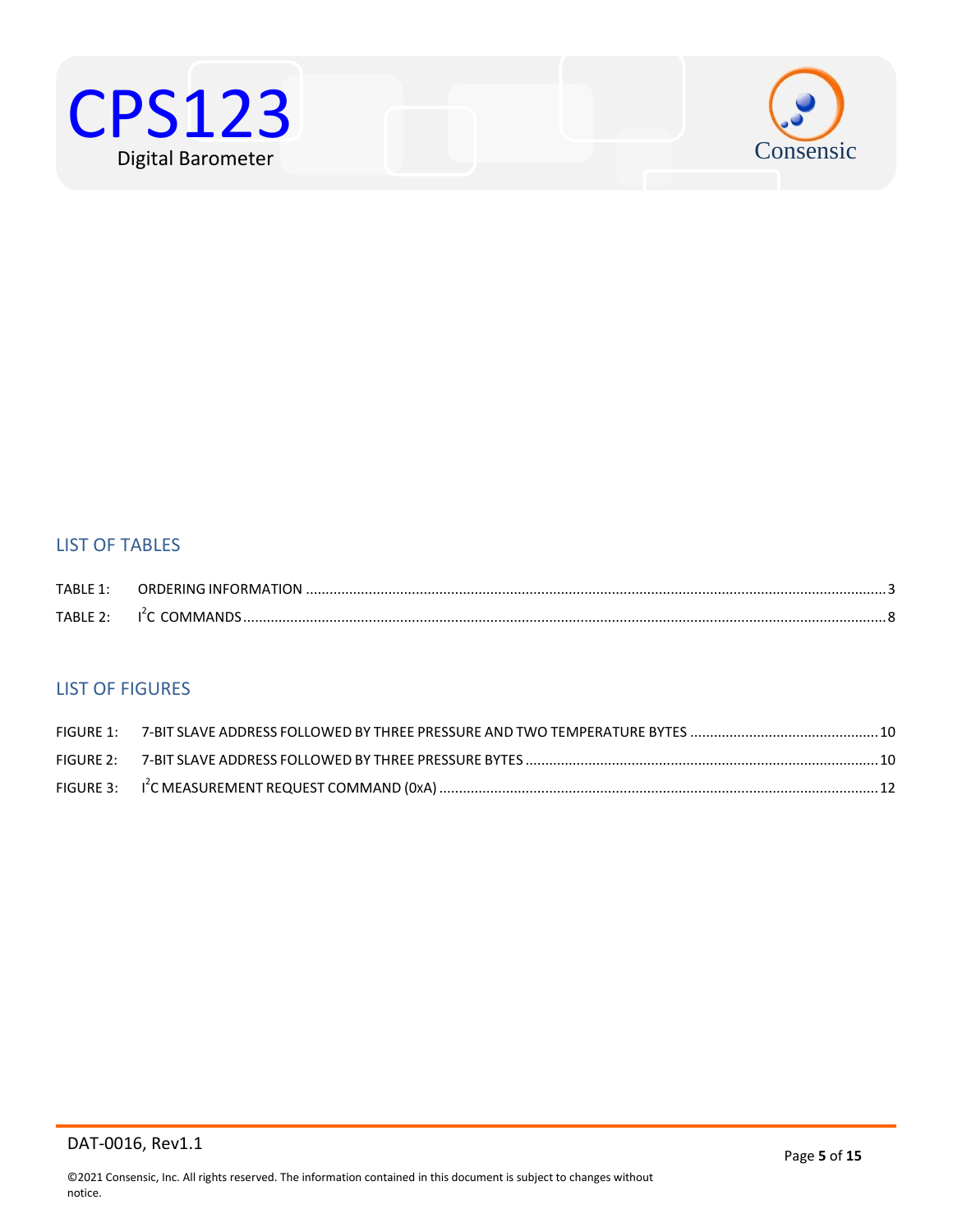



# <span id="page-5-0"></span> $B^{\text{max}}$ **1 OPERATING CHARACTERISTICS**

# <span id="page-5-1"></span>**1.1 ABSOLUTE RATINGS**

| <b>PARAMETER</b>                        | <b>SYMBOL</b>            | <b>CONDITIONS</b> | <b>MIN</b> | <b>TYP</b> | <b>MAX</b>       | <b>UNITS</b> |
|-----------------------------------------|--------------------------|-------------------|------------|------------|------------------|--------------|
| Over Pressure                           |                          |                   |            |            | 2X <sub>FS</sub> | kPa<br>(bar) |
| Supply Voltage (with respect to GND)    | V <sub>DD</sub>          |                   | $-0.3$     |            | 6.5              |              |
| Voltages at Analog and Digital I/O Pins | $V_{A\_10}$<br>$V_{DIO}$ |                   | $-0.3$     |            | $V_{DD} + 0.3$   |              |
| Storage Temperature                     | I <sub>STOR</sub>        |                   | $-60$      |            | 150              | °С           |

# <span id="page-5-2"></span>**1.2 OPERATING CONDITIONS**

| <b>PARAMETER</b>                                                                                                                | <b>SYMBOL</b>              | <b>CONDITIONS</b>                   | <b>MIN</b> | <b>TYP</b> | <b>MAX</b> | <b>UNITS</b> |
|---------------------------------------------------------------------------------------------------------------------------------|----------------------------|-------------------------------------|------------|------------|------------|--------------|
| <b>PRESSURE SENSOR</b>                                                                                                          |                            |                                     |            |            |            |              |
|                                                                                                                                 |                            |                                     | 30         |            | 130        | kPa          |
| Range                                                                                                                           |                            |                                     | (300)      |            | (1300)     | (mbar)       |
| Resolution                                                                                                                      |                            |                                     |            | 0.001      |            | kPa          |
|                                                                                                                                 |                            |                                     |            | (0.01)     |            | (mbar)       |
|                                                                                                                                 |                            | 70 to 115kPa                        | $-0.2$     |            | $+0.2$     | kPa          |
|                                                                                                                                 |                            | @25°C                               | (-2.0)     |            | $(+2.0)$   | (mbar)       |
| Accuracy                                                                                                                        |                            | 70 to 115kPa                        | $-0.25$    |            | $+0.25$    | kPa          |
|                                                                                                                                 |                            | (0°C to 50°C Verified)              | $(-2.5)$   |            | $(+2.5)$   | (mbar)       |
| <b>TEMPERATURE SENSOR</b>                                                                                                       |                            |                                     |            |            |            |              |
| Range                                                                                                                           |                            |                                     | -40        |            | 85         | °C           |
| Resolution                                                                                                                      |                            |                                     |            | 0.003      |            | °C           |
| Accuracy                                                                                                                        |                            | -40 $^{\circ}$ C to 85 $^{\circ}$ C | $-1$       | ±0.75      | $+1$       | °C           |
| <b>OPERATION</b>                                                                                                                |                            |                                     |            |            |            |              |
| Supply Voltage to GND <sup>1</sup>                                                                                              | <b>V</b> <sub>SUPPLY</sub> |                                     | 2          | 3.0        | 5.5        | $\vee$       |
| <b>Operating Temperature Range</b>                                                                                              |                            |                                     | -40        |            | 85         | °C           |
| I <sup>'</sup> C Pull-Up Resistors                                                                                              | $R_{PU}$                   |                                     | 1          | 2.2        |            | kΩ           |
| Factory calibrated for Pressure and Temperature at 3.0V±10%. Output accuracy will be affected if used outside this range. Other |                            |                                     |            |            |            |              |
| ranges available upon request.                                                                                                  |                            |                                     |            |            |            |              |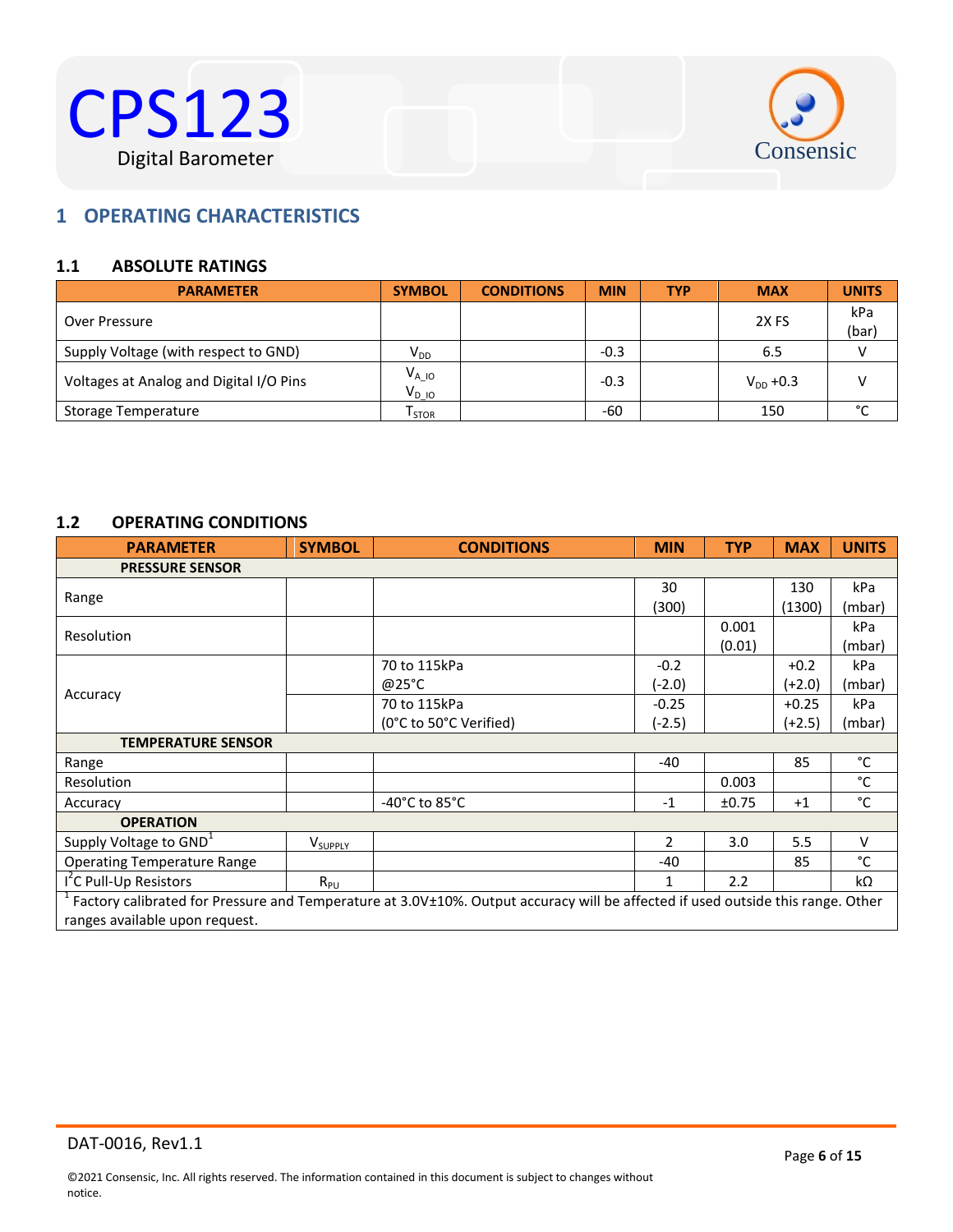

# <span id="page-6-0"></span>1.3 **ELECTRICAL PARAMETERS**

| <b>PARAMETER</b>                                                                | <b>SYMBOL</b>             | <b>CONDITIONS</b> | <b>MIN</b> | <b>TYP</b>  | <b>MAX</b> | <b>UNITS</b>   |
|---------------------------------------------------------------------------------|---------------------------|-------------------|------------|-------------|------------|----------------|
| <b>SUPPLY CURRENT</b>                                                           |                           |                   |            |             |            |                |
| Supply Current,<br>average(1)<br>during conversion(2)<br>standby(no conversion) | lavg<br>lsc<br><b>Iss</b> | $VDD=3V$          |            | 3.95<br>1.5 | 0.2        | μA<br>mA<br>uA |
| <b>ANALOG TO DIGITAL CONVERTER</b>                                              |                           |                   |            |             |            |                |
| Resolution                                                                      | $r_{ADC}$                 |                   |            |             | 24         | Bit            |
| I <sup>2</sup> C Clock Frequency                                                | $F_{C, I2C}$              |                   |            |             | 400        | kHz            |
|                                                                                 |                           |                   |            |             |            |                |
|                                                                                 |                           |                   |            |             |            |                |

## **Notes**

- 1) Under the assumption of one conversion every second. Conversion means either a pressure or a temperature measurement
- 2) During conversion, the sensor will be switched on to VDD, and after conversion ended, the sensor will automatically be switched off from VDD.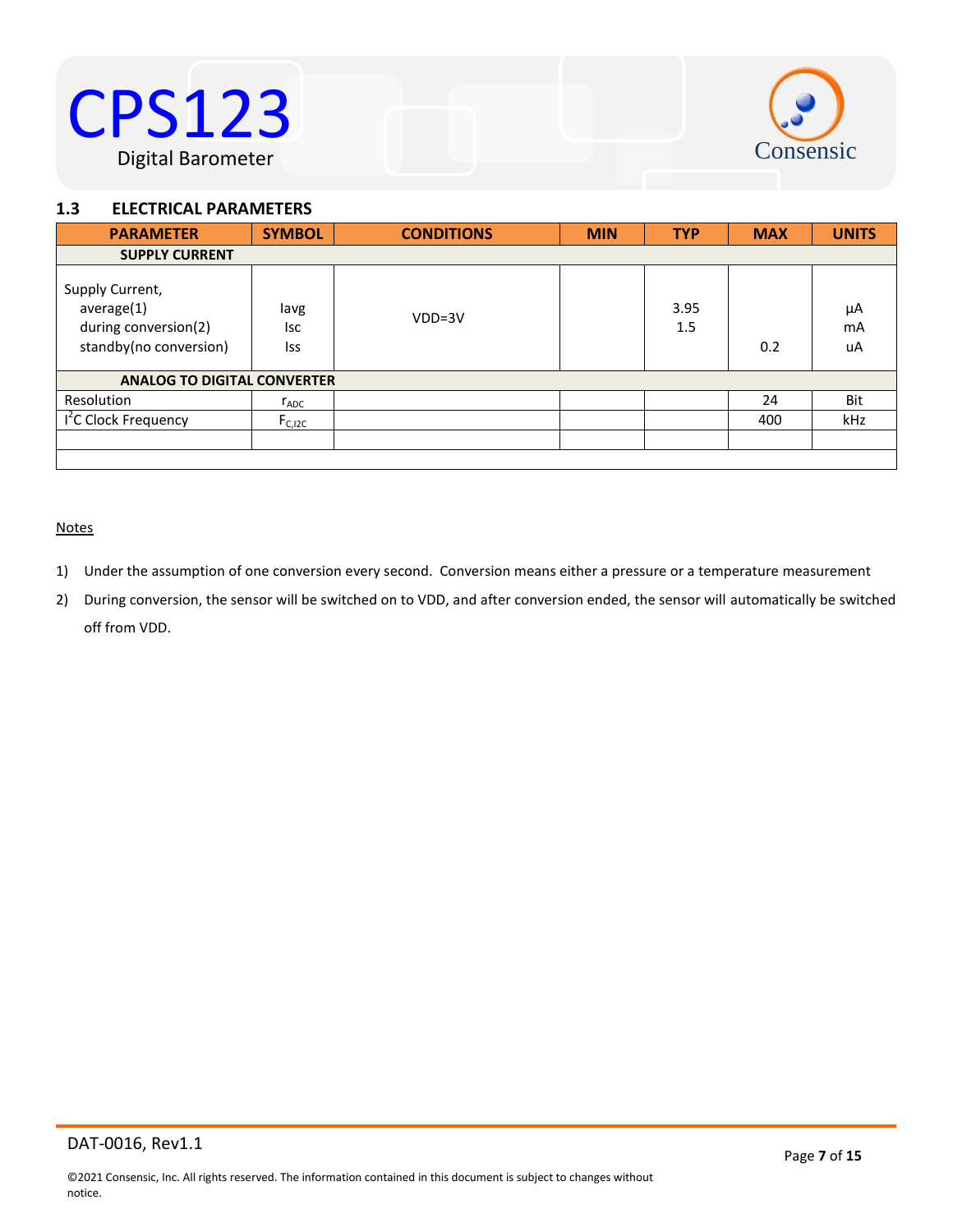



# <span id="page-7-0"></span>Water Resistant **2 OPERATION MODES**

The CPS123 is factory programmed in Sleep Mode. In Sleep Mode, the CPS123 waits for commands from the master before taking measurements. After it receives a MR command, it runs a full measurement, and then turns into sleep mode again.

# <span id="page-7-1"></span>**3 OUTPUT MODES**

### <span id="page-7-2"></span>**3.1 I 2 C**

Two-wire  $I^2C$  are available for reading data from the CPS123. The interface is selectable by the voltage level on the CSB pin:

•  $CSB = 1$  or float $\rightarrow$  l<sup>2</sup>C Mode

When CSB = 1 or not connected (IC internal pull-up at CSB pin).

The factory setting for the I<sup>2</sup>C slave address is 0x6D and the communication is restricted to this address only.

# <span id="page-7-3"></span>**3.1.1 I 2 C COMMANDS**

Table 2 details the commands to interface with the device in the  $I^2C$  modes.

# <span id="page-7-4"></span>**TABLE 2: I 2 C COMMANDS**

| <b>TYPE</b>              | <b>DESCRIPTION</b>                                                                | <b>SUPPORT</b> |
|--------------------------|-----------------------------------------------------------------------------------|----------------|
| Get Data (GD)            | Used to Get Data in Active Mode, and Automatically Turns<br>into Sleep Mode Again | $I^2C$         |
| Measurement Request (MR) | Used to Enter Active Mode from Sleep Mode, and Take a<br>Measurement              | $I^2C$         |

The Get Data (GD) command is used to get data in Active mode. With the start of communication (for I<sup>2</sup>C after reading the slave address; for SPI at the falling-edge of CSB) the entire output packet will be loaded in a serial output register. The register will be updated after the communication is finished. The output is always scaled to 24-bits.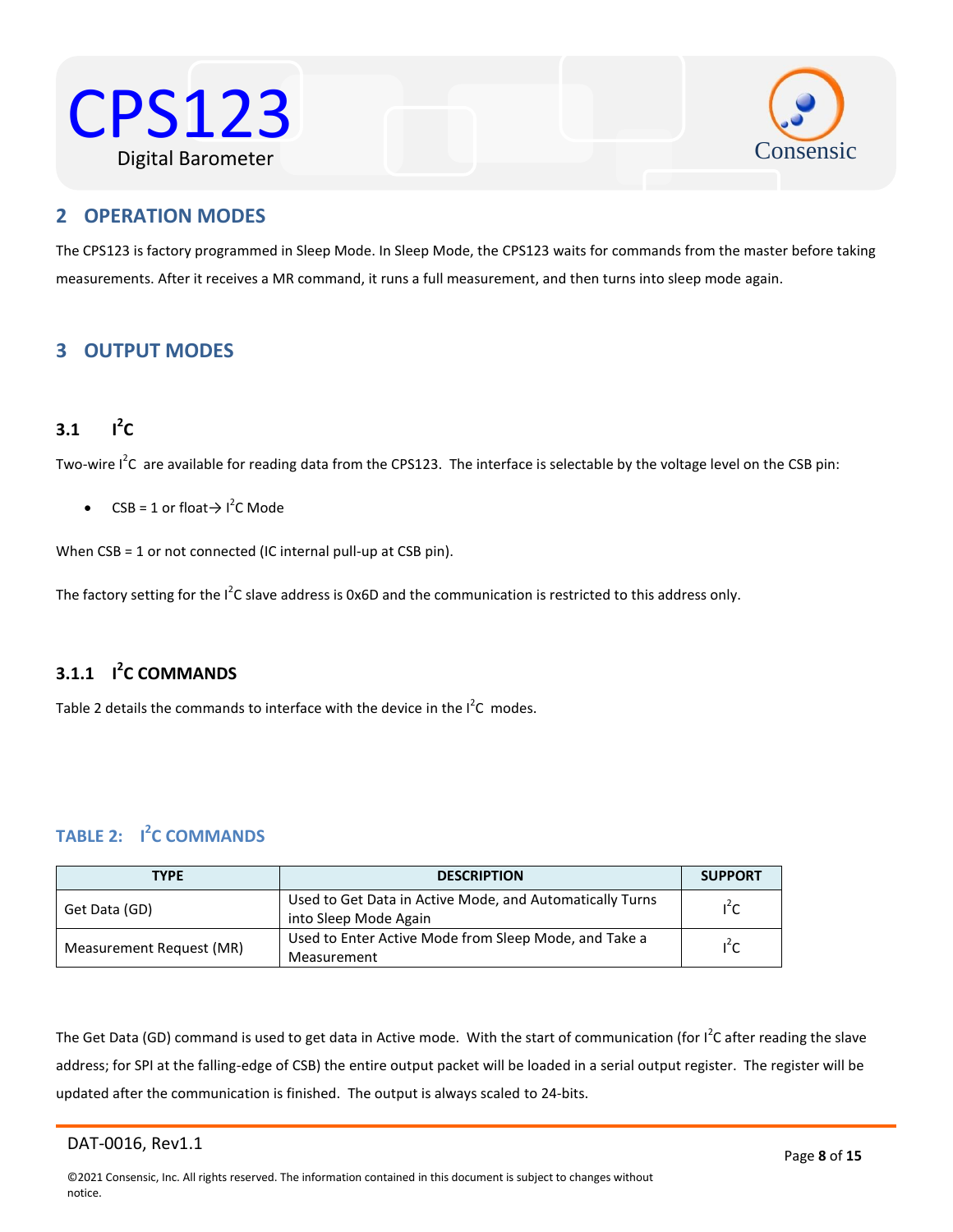



The ordering of the bits is "big-endian".

### $3.1.1.1$ <sup>2</sup>C GET DATA

An I<sup>2</sup>C Get Data command starts with the 7-bit slave address and the  $8^{th}$  bit = 1 (READ). The device as the slave sends and acknowledges (ACK) indicating success. The number of data bytes returned by the device is determined by when the master sends the NACK and stop condition.

Figure 1 shows examples of receiving a total of 8 bytes. The first byte contains the  $I^2C$  address followed by internal register address(0x06), and then restart again, with  $I^2C$  address, three pressure bytes and two temperature bytes then output.

In Figure 1, the last five bytes returns 3 bytes of pressure data followed by 2 bytes of temperature data.

After executing the MR command, use the GD command to retrieve the Pressure and Temperature raw output counts.

2 bytes temperature counts are in 2's complement code.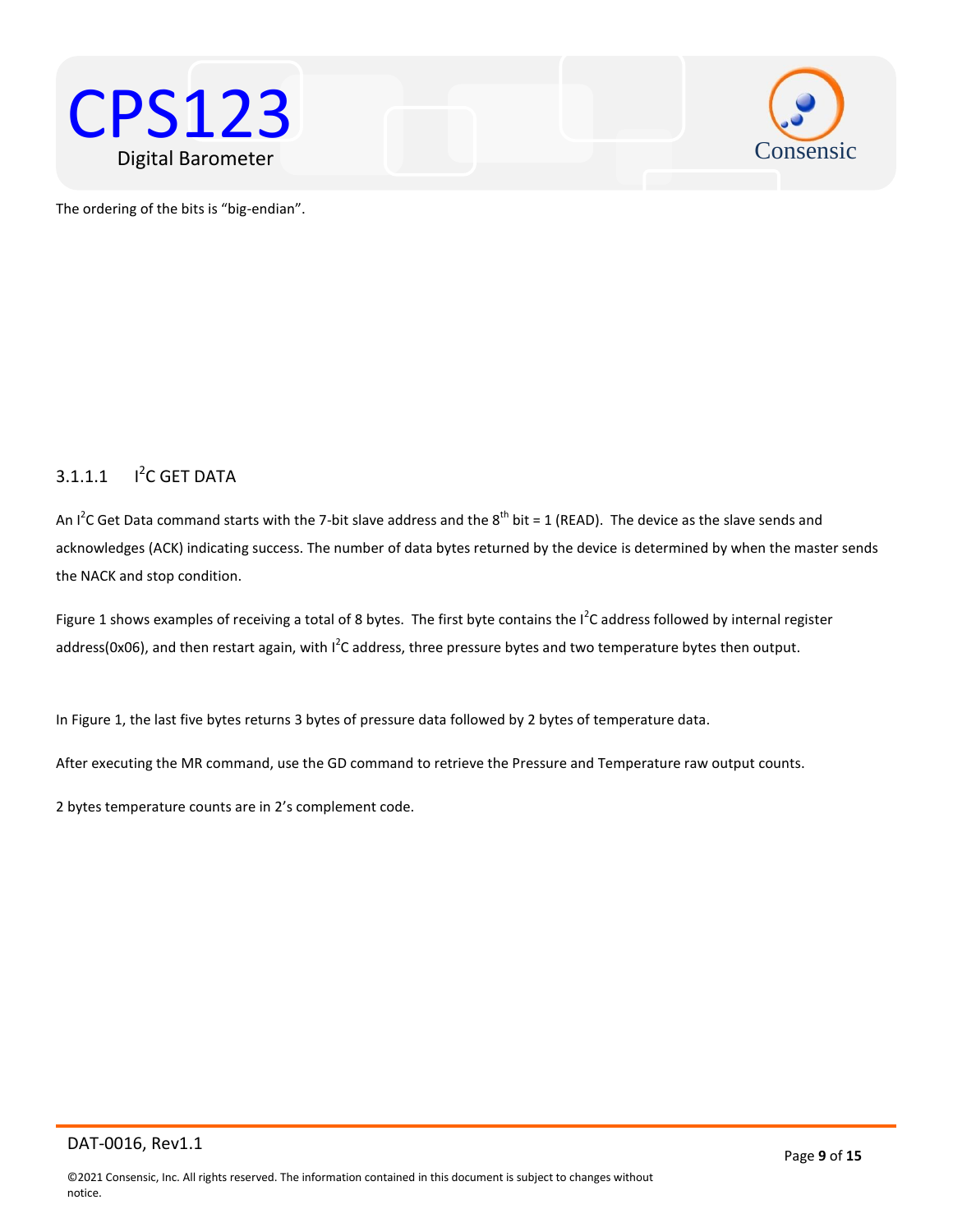



# **FIGURE 1: 7-BIT SLAVE ADDRESS FOLLOWED BY THREE PRESSURE AND TWO TEMPERATURE BYTES**

I2C Get Data

| SSIaveAddr 0 A RegiAddr AS SlaveAddr 1 A |                   | <b>PressureDat</b><br>I٨<br>< 23:16 | PressureDat<br>$\mathbf{A}$<br><15:8> | <b>PressureDat</b><br>İΑ<br><7:0> | <b>TempDat</b><br>$\Lambda$<br><15:8> | <b>TempDat</b><br>\il D<br>$\langle 7:0 \rangle$ |
|------------------------------------------|-------------------|-------------------------------------|---------------------------------------|-----------------------------------|---------------------------------------|--------------------------------------------------|
| write                                    | read              |                                     |                                       |                                   |                                       |                                                  |
| from master to slave                     | S START condition |                                     |                                       |                                   |                                       |                                                  |
| from slave to master                     | PSTOP condition   |                                     |                                       |                                   |                                       |                                                  |
|                                          | A Acknowledge     |                                     |                                       |                                   |                                       |                                                  |
|                                          | N Not Acknowledge |                                     |                                       |                                   |                                       |                                                  |
|                                          |                   |                                     |                                       |                                   |                                       |                                                  |

For Pressure data only, the data stream can be terminated after the sixth pressure byte. See Figure 2 below.

# **FIGURE 2: 7-BIT SLAVE ADDRESS FOLLOWED BY THREE PRESSURE BYTES**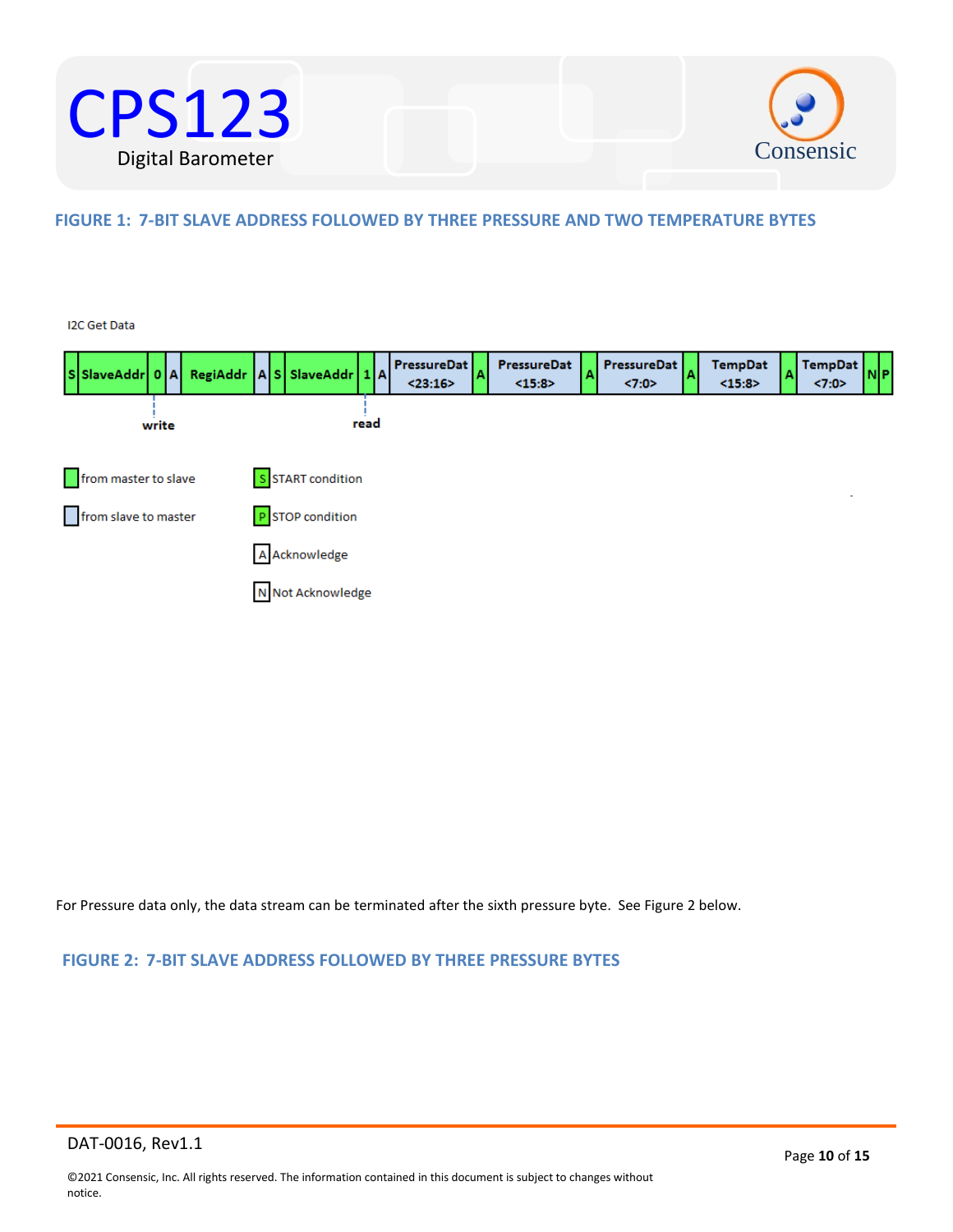



**I2C Get Data** 



### $3.1.1.2$ <sup>2</sup>C MEASUREMENT REQUEST

The I<sup>2</sup>C MR is used to wake up the device in Sleep Mode and start a complete cycle starting with the Pressure measurement, followed by the Temperature measurements; after the DSP calculations. The results are then written to the digital output register. As shown in Figure 6, the communication contains firstly the slave address and the WRITE bit (0), and then the Register Address of 0x30, finally 0xA for measurement, sent by the master. After the IC responds with the slave ACK, the master creates a stop condition.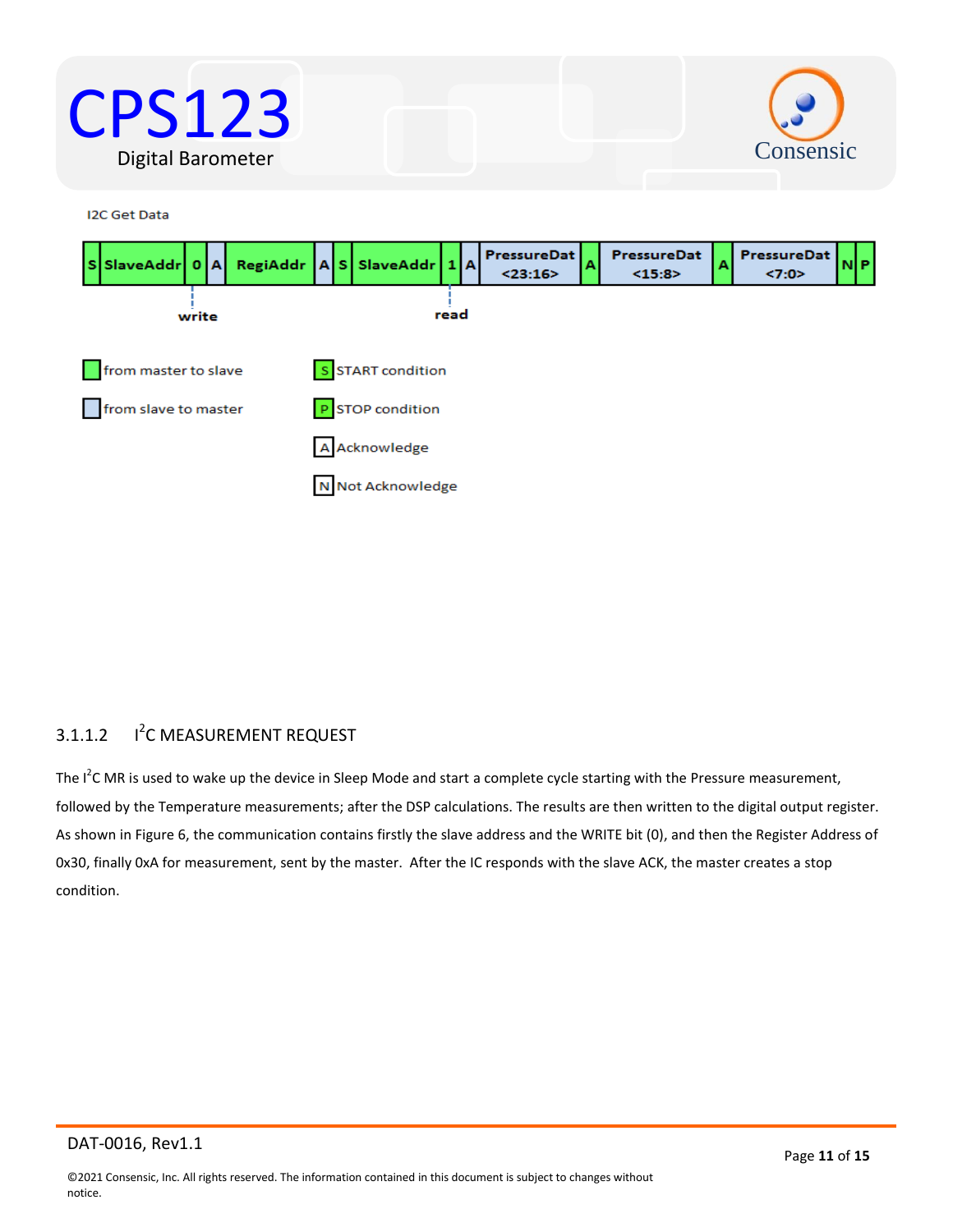



**FIGURE 3: I<sup>2</sup>C MEASUREMENT REQUEST COMMAND (0xA)** 

**I2C MR** 

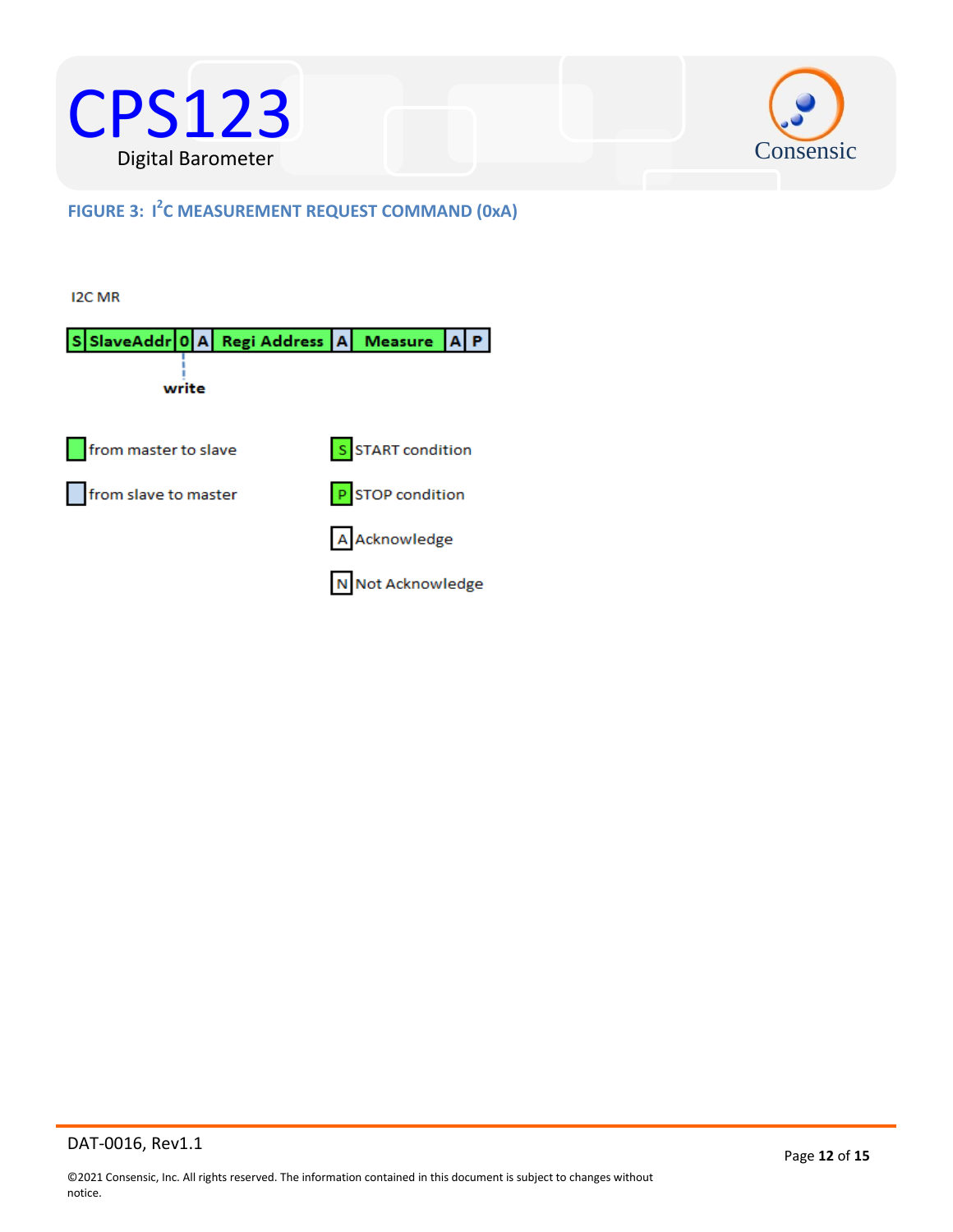



# <span id="page-12-0"></span> $\mathcal{L}$ Western Resistant **4 CALCULATING OUTPUT**

After retrieving the data, the compensated output can be calculated by following the equations below.

# <span id="page-12-1"></span>**4.1 PRESSURE OUTPUT**

An example of the 24-bit compensated pressure with a full scale range of 30 to 130kPa can be calculated as follows:

Pressure [kPa] = (Pressure 3rd Byte [23:16] x 65536 + Pressure 2nd Byte [15:8] x 256 + Pressure 1st Byte [7:0]) / 2^6 /1000

# <span id="page-12-2"></span>**4.2 TEMPERATURE OUTPUT**

The 16-bit compensated temperature can be calculated as follows:

Positive Temperature [°C] = (Temperature High Byte [15:8] x 256 + Temperature Low Byte [7:0]) / 2^8

Negative Temperature [°C] = (Temperature High Byte [15:8] x 256 + Temperature Low Byte [7:0]-65536) / 2^8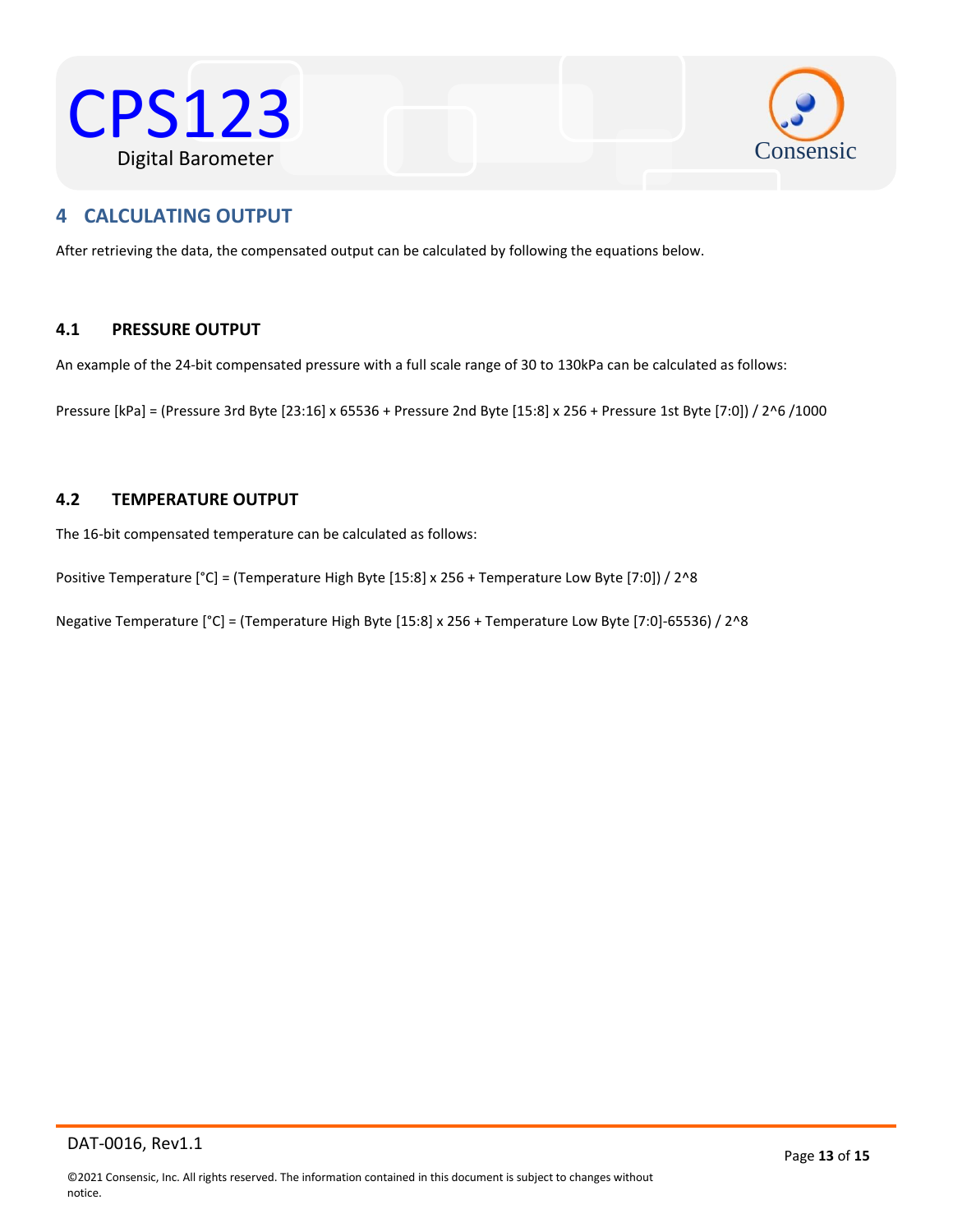



# <span id="page-13-0"></span> $W$ a of a up a col **5 PACKAGE AND ASSEMBLY**

The CPS123 is available in a LGA package.

# <span id="page-13-1"></span>**5.1 PIN ASSEMBLY AND MECHANICAL DRAWING**



# <span id="page-13-2"></span>**5.2 SOLDERING CONDITIONS**

# **TABLE 4: PACKAGE REFLOW TEMPERATURE**

| <b>PARAMETER</b>           | <b>CONDITIONS</b>        | <b>MIN</b> | <b>TYP</b> | <b>MAX</b> | <b>UNITS</b> |
|----------------------------|--------------------------|------------|------------|------------|--------------|
| Soldering Peak Temperature | Less than 30 seconds     |            |            | 260        | $\sim$       |
|                            | (JEDEC-STD-020 Standard) |            |            |            |              |